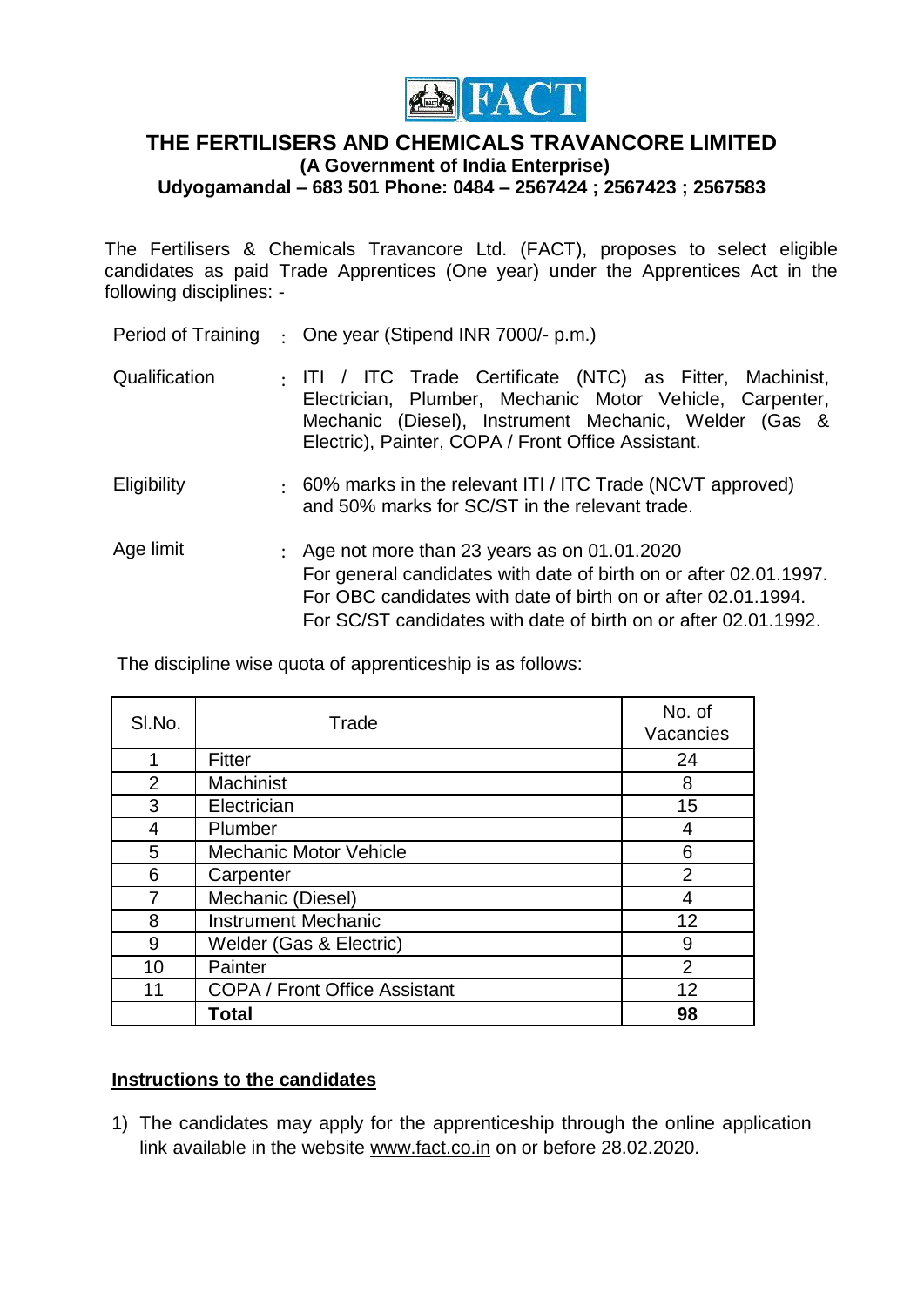- 2) The originals of the following certificates should be scanned and uploaded.
	- a) SSLC Certificate.
	- b) ITI Certificate & Mark list.
	- c) Caste Certificate in the case of SC/ST, Non-Creamy Layer Certificate in the case of OBC candidates & EWS Certificate in the case of Economically weaker section (Issued latest by 6 months by an officer not less than the rank of a Thahsildar or validity mentioned in the certificate within the date of application).
	- d) Disability Certificate (for PwBD candidates) from competent Medical Board.
	- e) Dependency Certificate (if applicable for dependents of FACT Employees).
	- f) Aadhaar Card.
- 3) Incomplete application or application received after the due date or application without the above mentioned certificates will be liable for rejection and will not be considered for selection. The scanned certificates which are not original/legible will be liable for rejection without any intimation.
- 4) The list of the eligible candidates and the date, time and venue of written test will be notified in our website www.fact.co.in. The admit card and other information of the written test will be forwarded to the email ids of the respective eligible candidates.
- 5) The candidate should bring the following at the time of written exam:
	- a) Duly filled admit card along with photo pasted.
	- b) One attested copy of the SC/ST/OBC/EWS Certificates.
	- c) Identity proof (Aadhaar card / Voter id / Driving license).
	- d) Copy of RDAT Registration Number
- 6) ITI / ITC candidates should register themselves under *Apprenticeship Registration* in the online web portal of Regional Directorate of Apprenticeship Training [\(www.ncvtmis.gov.in](http://www.ncvtmis.gov.in/) / [www.apprenticeship.gov.in\)](http://www.apprenticeship.gov.in/).
- 7) Candidates who have uploaded the Apprenticeship student Registration ID in the online application link only will be permitted for the written exam.
- 8) Age relaxation for SC, ST, OBC and PWD candidates is allowed as per rules (PwBD will be considered for selection to Computer discipline Apprenticeship only.)
- 9) The selection will be based on the following criteria:
	- i. Qualifying Examination 50% marks
	- ii. Written test 50% marks 50% marks